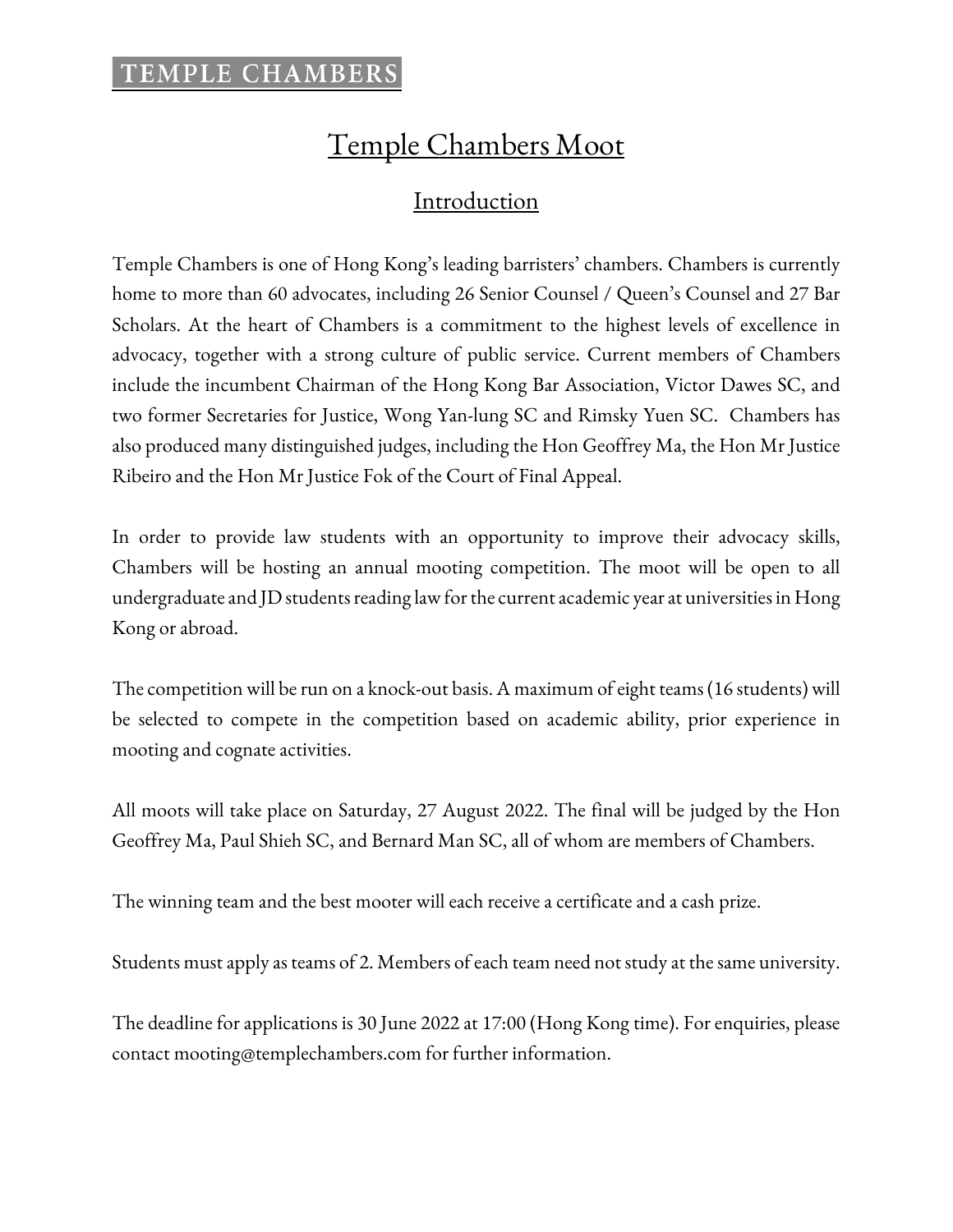### Moot Rules 2022

#### Eligibility and Teams

- 1. The Moot is open to all undergraduate students reading law and Juris Doctor candidates for the current academic year at university whether in Hong Kong or abroad. For the avoidance of doubt, eligible students include those who have sat, or are sitting, their final exams for their undergraduate or Juris Doctor degrees in 2022, and are expecting to enter into the PCLL in September 2022. However, current year PCLL students are ineligible.
- 2. Each team shall consist of two members, one of which shall act as leading counsel and one of which who shall act as junior counsel. Teams shall be responsible for allocating roles amongst themselves.
- 3. Members of each team need not study at the same university nor belong to the same year at university.
- 4. Students must apply as teams. One person from each team shall be responsible for submitting the application and handling all matters relating to the Moot on behalf of the team.
- 5. To enter the Moot, students must, by 17:00 (Hong Kong time) on 30 June 2022, submit by email to mooting@templechambers.com a completed application form (which may be obtained from Chambers' website).
- 6. In the absence of exceptional circumstances, late applications will not be considered.
- 7. A maximum of eight teams (16 students) will be selected to compete in the moot based on academic ability, prior experience in mooting and cognate activities.
- 8. Teams selected to participate in the moot will be informed and provided with a copy of the moot problem in mid-July.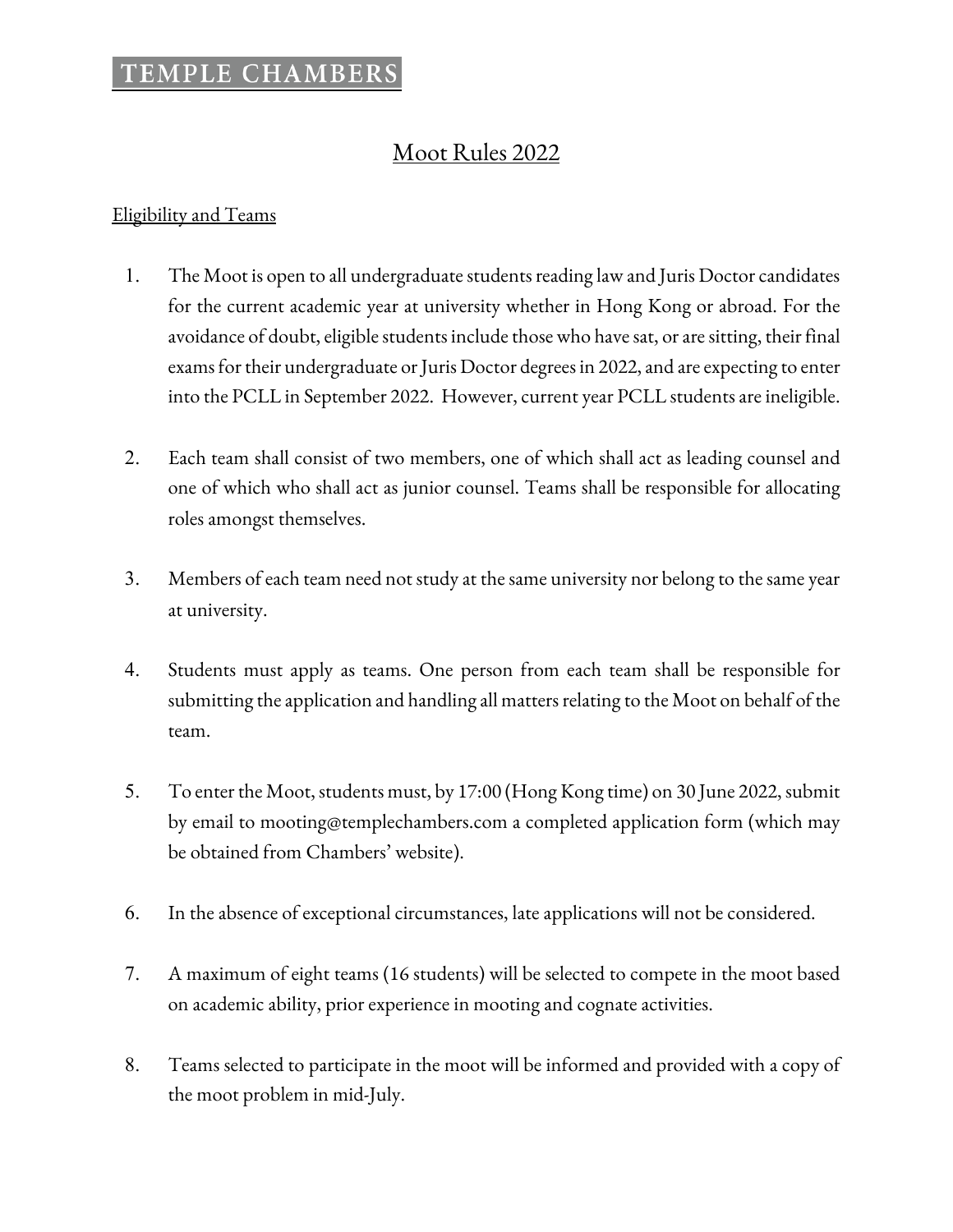### Moot problem and applicable law

- 9. The moot problem for 2022 will concern a topic in private law.
- 10. The relevant law will be that applicable in Hong Kong.

### Format

- 11. All rounds for the Moot will be conducted in person at Chambers on 27 August 2022.
- 12. Eight teams will compete in the quarter-final stage, four teams in the semi-final stage, and two teams in the grand final. The competition will be conducted on a knock-out basis.
- 13. Quarter-final stage:
	- 13.1. Chambers will assign teams into four groups (Group A, Group B, Group C, and Group D). Each group will consist of two teams.
	- 13.2. At the beginning of the moot, a coin will be tossed to determine which team argues on behalf of the appellant and which on behalf of the respondent.
	- 13.3. Each team will argue the moot problem against the other team in its group once.
	- 13.4. The judge of each moot will award each team a score out of 200. No draws will be permitted.
	- 13.5. In each quarter-final moot, the team with the higher score will qualify for the semi-final stage.
- 14. Semi-final stage: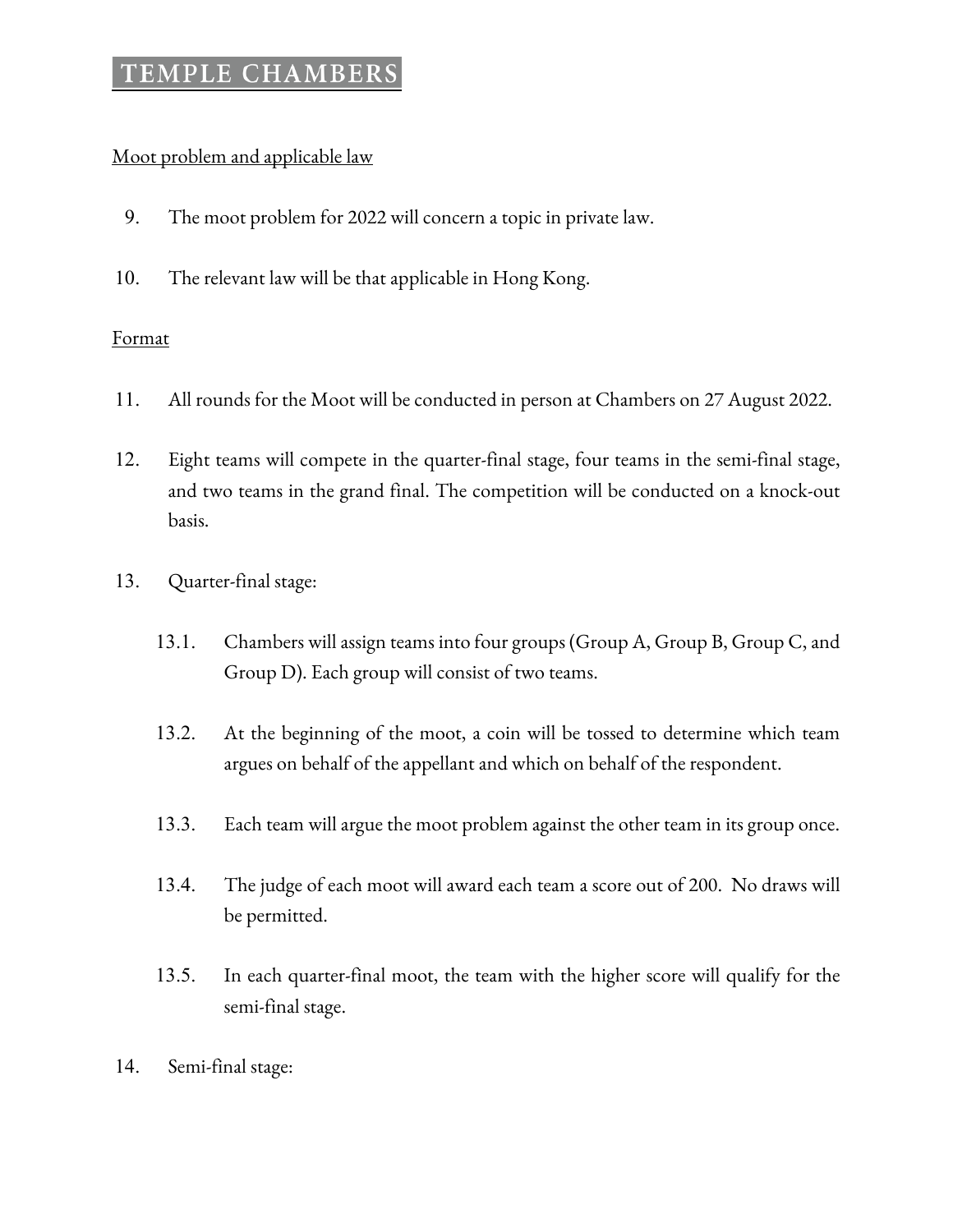- 14.1. The team qualifying from Group A will moot against the team qualifying from Group B; and the team qualifying from Group C will moot against the team qualifying from Group D.
- 14.2. At the beginning of the moot, a coin will be tossed to determine which team argues on behalf of the appellant and which on behalf of the respondent.
- 14.3. The judge(s) of each moot will award each team a score out of 200. No draws will be permitted.
- 14.4. In each moot, the team with the higher score will qualify for the grand final.
- 15. Grand Final:
	- 15.1. A coin will be tossed to determine which of the two qualifying teams argues on behalf of the appellant and which on behalf of the respondent.
	- 15.2. The judges of the Grand Final will decide upon a winning team and the best mooter on the basis of their understanding of the law and the moot problem and their skill and style in presenting arguments.
	- 15.3. The winning team shall be the winner of the Temple Chambers Moot 2022.

#### **Skeleton Arguments and Preparation**

- 16. Teams must conduct all research and preparation for the competition without assistance from any other person.
- 17. Each team should prepare two skeleton arguments: one for the appellant and another for the respondent. Each skeleton shall contain submissions for both leading counsel and junior counsel.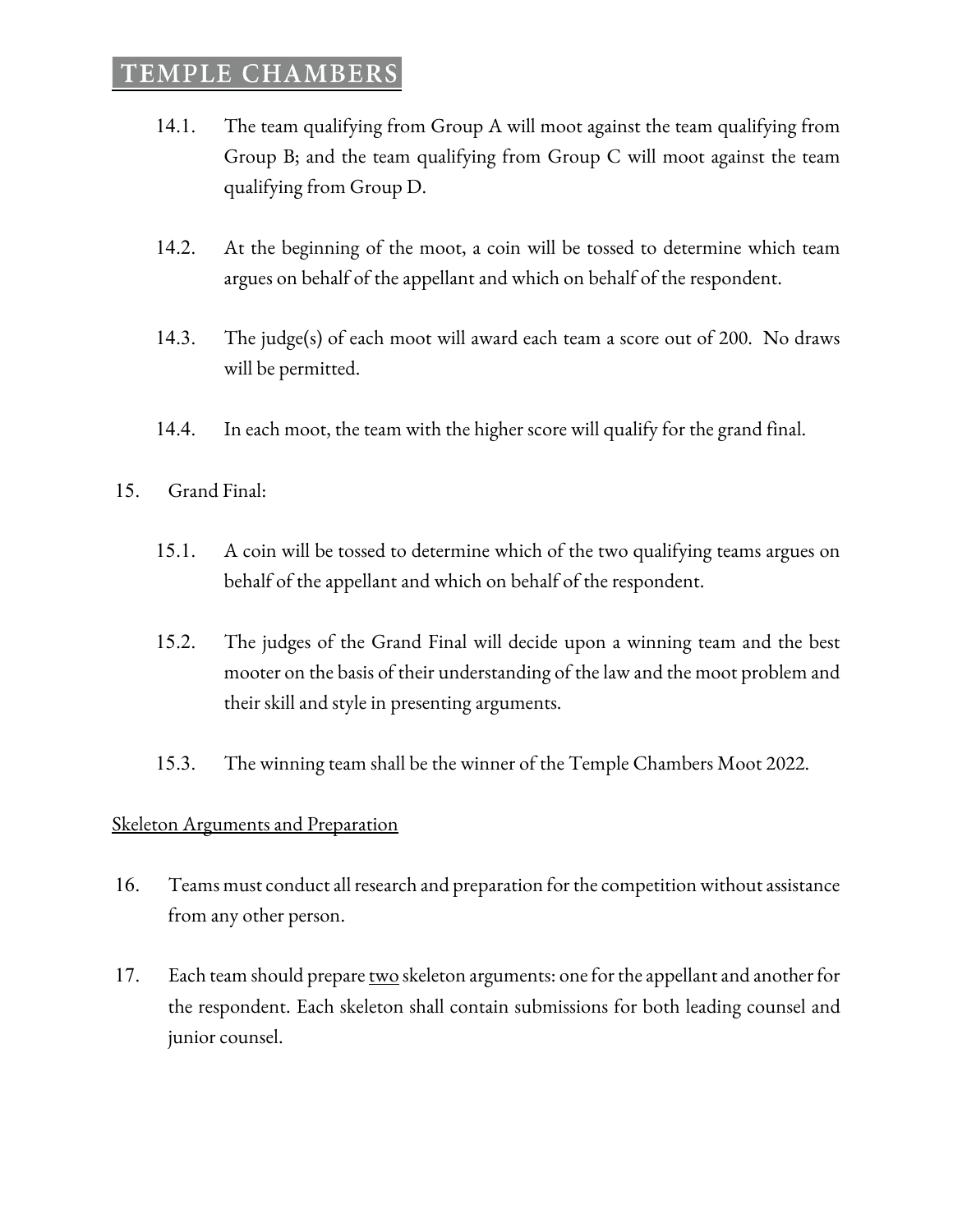18. Skeleton arguments must be typed. Each skeleton argument may not exceed <u>five</u> A4 pages in total (font size no smaller than 14 points; page margins no smaller than 2.5 cm on all sides).

#### **Authorities**

- 19. Authorities will be supplied in the moot problem. Teams need not prepare lists of authorities.
- 20. No authority that is not listed in the moot problem may be cited in skeleton arguments or referred to during the moot.

#### **Lodging**

21. No later than 09:00 two days before the moot (i.e., Thursday, 25 August 2022), each team should email their skeleton arguments to mooting@templechambers.com. The skeleton arguments will then be distributed to the judge(s) and the relevant teams.

#### Hearing of moots

- 22. Copies of each team's skeleton arguments will be provided to the judge(s) of each moot in advance.
- 23. Teams need not supply bundles of authorities. The judge(s) will have in front of them standardised bundle(s) of authorities containing the authorities referred to in the moot problem in numbered tabs.
- 24. Teams may not provide to the court any additional authorities or documents during the course of the hearing.
- 25. Moots will proceed as follows: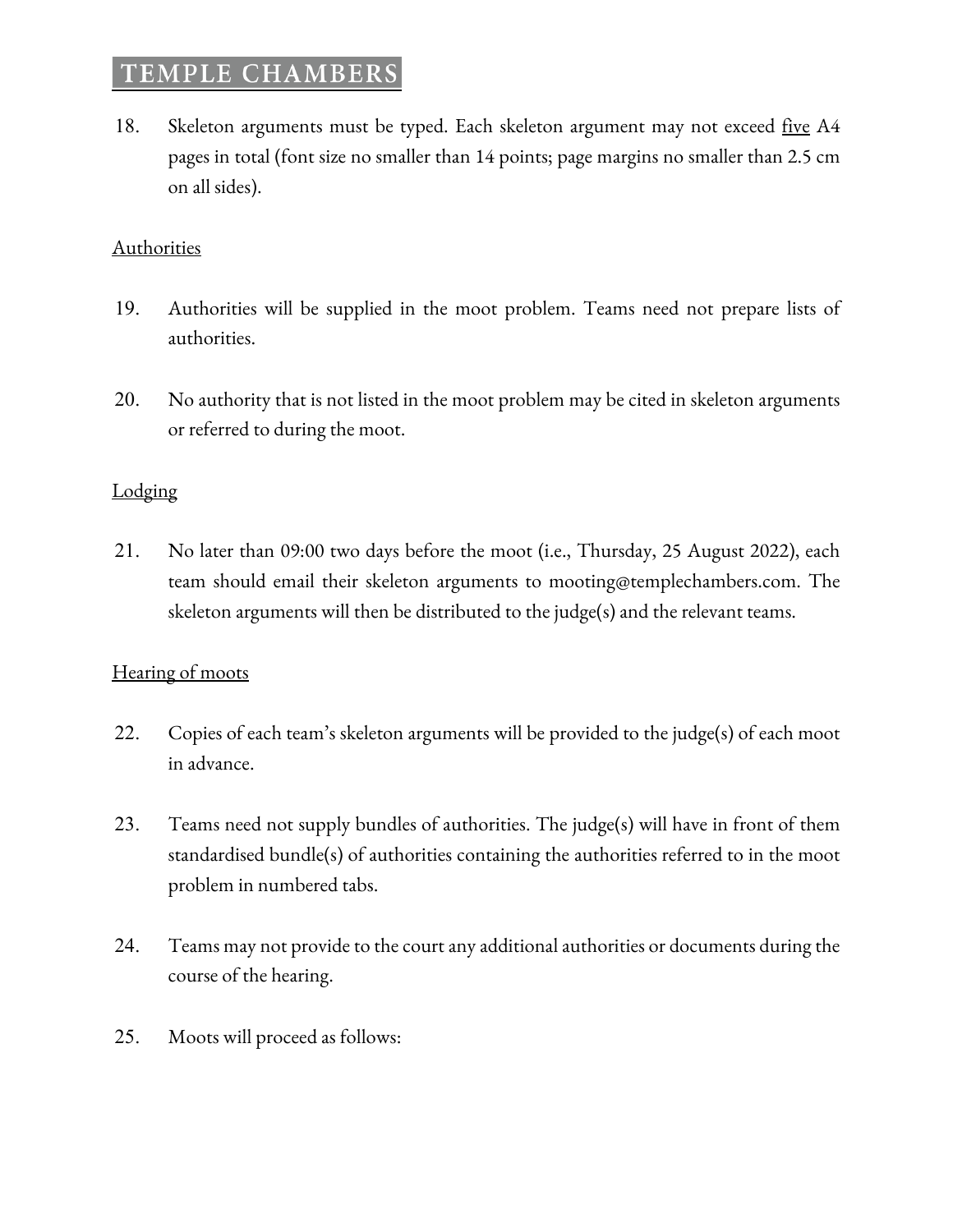| Stage of proceedings                              | Maximum duration |
|---------------------------------------------------|------------------|
| Submissions by leading counsel for the appellant  | 10 minutes       |
| Submissions by leading counsel for the respondent | 10 minutes       |
| Submissions by junior counsel for the appellant   | 10 minutes       |
| Submissions by junior counsel for the respondent  | 10 minutes       |
| Reply by one counsel for the appellant            | 3 minutes        |
| Adjournment and Feedback                          |                  |
| Approximate total:                                | 1 hour           |

- 26. Leading counsel for the Appellant may take the facts of the case as read in opening the case, and need not take up time repeating or summarising them.
- 27. While the maximum duration for each stage of the proceedings must be strictly observed, judges may grant a short extension of time to allow mooters to respond to further questions at their discretion.
- 28. One member of the team for the Appellant should keep time when members of the Respondent team are speaking; likewise, one member of the team for the Respondent should keep time when members of the Appellant team are speaking. Counsel keeping time should warn opposing counsel when two minutes remain of their allotted time.
- 29. At the conclusion of each round, the judge(s) will announce the winning team and provide brief feedback to each team on their performance.
- 30. Counsel will dress professionally but will not robe.

General